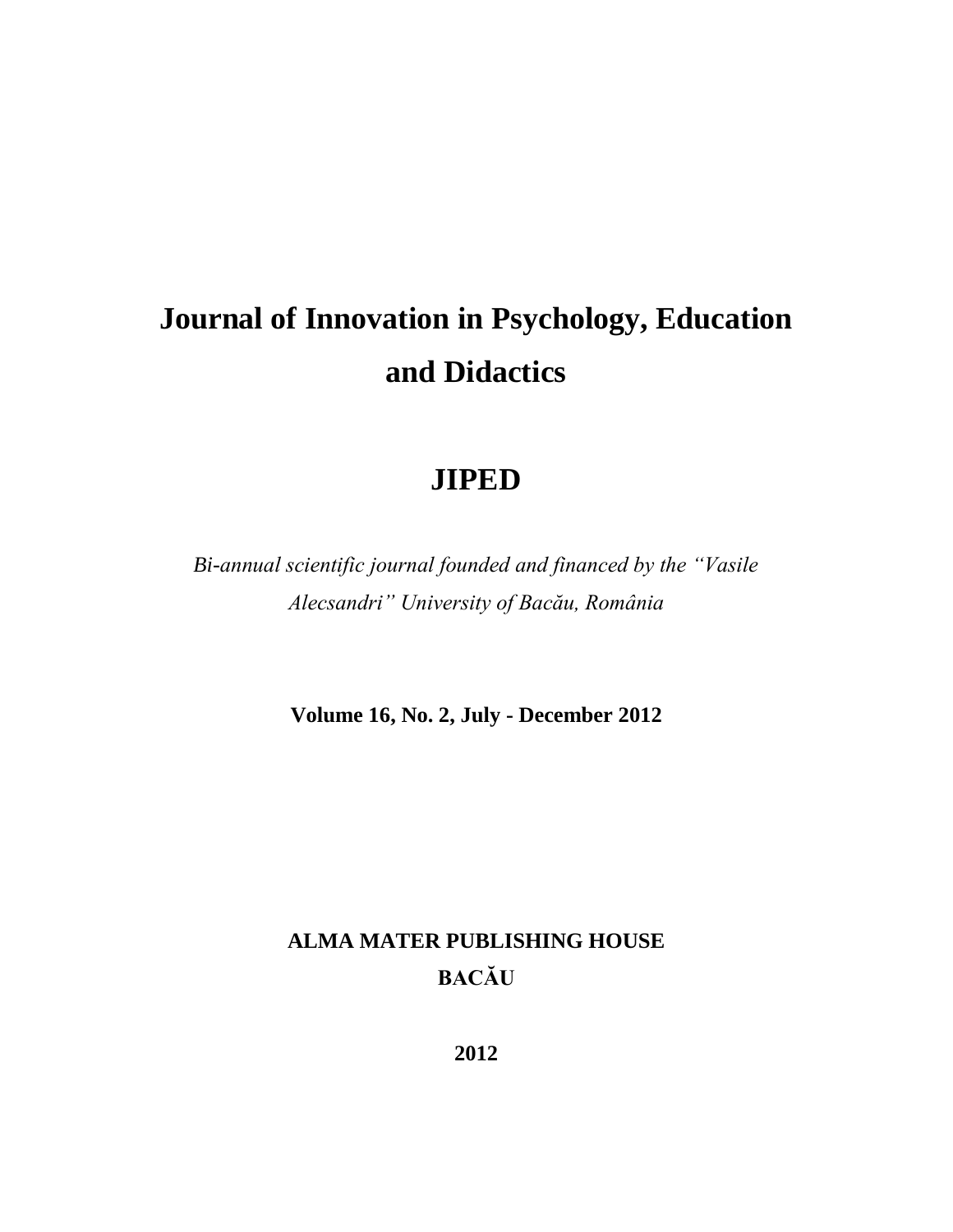# **Journal of Innovation in Psychology, Education and Didactics**

## **JIPED**

**Volume 16, No. 2, July - December 2012**

#### **EDITOR-IN-CHIEF:**

Liliana MÂȚĂ, "Vasile Alecsandri" University of Bacău, Romania

#### **MANAGING EDITOR:**

Venera-Mihaela COJOCARIU – "Vasile Alecsandri" University of Bacău, Romania

#### **EDITORIAL BOARD:**

Abdeljalil AKKARI – University of Geneva, Switzerland Gabriel ALBU - Petroleum-Gas University of Ploieşti, Romania Liviu ANTONESEI – "Alexandru Ioan Cuza" University of Iași, Romania Ioana BOGHIAN – "Vasile Alecsandri" University of Bacău, Romania Carmen CREȚU – "Alexandru Ioan Cuza" University of Iași, Romania Constantin CUCOS – "Alexandru Ioan Cuza" University of Iasi, Romania Pilar Núñez DELGADO – University of Granada, Spain Pierangela DIADORI – University for Foreigners of Siena, Italy Constanța DUMITRIU – "Vasile Alecsandri" University of Bacău, Romania Gheorghe DUMITRIU – "Vasile Alecsandri" University of Bacău, Romania Dorin HERLO – "Aurel Vlaicu" University of Arad, Romania Mary IOANNIDES-KOUTSELINI – Unıversity of Cyprus, Cyprus Costică LUPU – "Vasile Alecsandri" University of Bacău, Romania Cristina del MORAL BARIGUETE – University of Granada, Spain Elena NECHITA – "Vasile Alecsandri" University of Bacău, Romania Lilana STAN – "Alexandru Ioan Cuza" University of Iași, Romania Raquel Pinilla VASQUEZ – District University of Bogotá, Colombia

#### **TECHNICAL EDITORIAL STAFF:**

L. Mâţă, Anamaria Şiclovan "Vasile Alecsandri" University of Bacău, Romania

Publication History: Formerly known as *Studii şi Cercetări Ştiinţifice, Seria: Ştiinţe socioumane* (Studies and scientific research, Series: Social and Human Sciences)

#### **EDITORIAL OFFICE:**

"Vasile Alecsandri" University of Bacău, Romania, Science Faculty Calea Mărăşeşti, Nr. 157, 600115, Bacău, Romania Phone: +40.234. 542411, Fax: +40.234.571012 Contact person: Liliana Mâtă, Email: [jiped@ub.ro](mailto:jiped@ub.ro) Journal home page: <http://pubs.ub.ro/?pg=revues&rev=jiped> Full text: [http://jiped.ub.ro/?page\\_id=13](http://jiped.ub.ro/?page_id=13)

#### **PUBLISHER CONTACT INFORMATION:**

ALMA MATER PUBLISHING HOUSE Calea Mărăşeşti, Nr. 157, 600115, Bacău, Romania

#### **Copyright 2012 Alma Mater Publishing House**

#### **ISSN 2247-4579**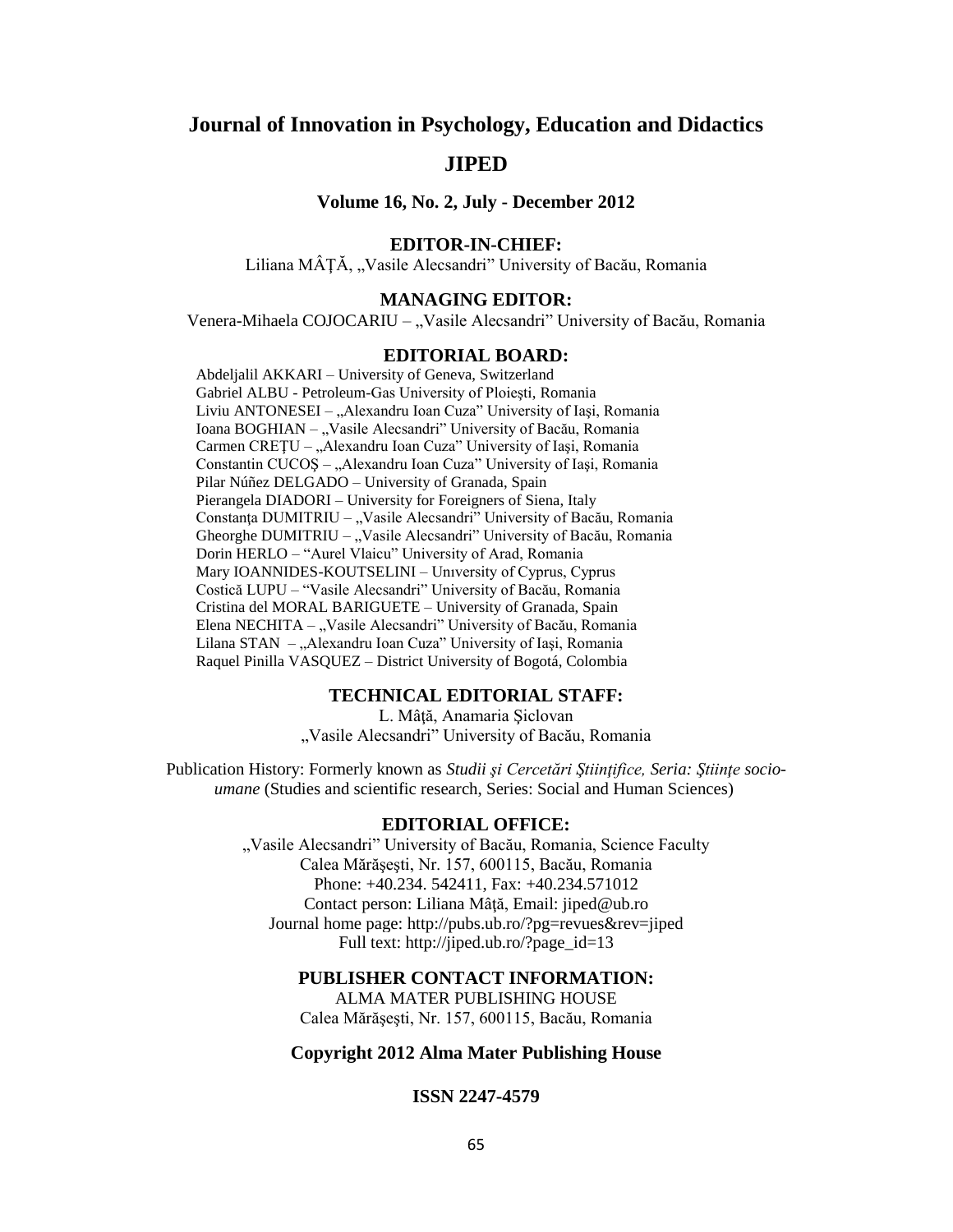## **SCIENTIFIC REVIEWERS**

A. Akkari – University of Geneva, Switzerland G. Albu - Petroleum-Gas University of Ploieşti, Romania S. Alecu – "Dunărea de Jos" University of Galati, Romania L. Antonesei – "Alexandru Ioan Cuza" University of Iaşi, Romania J. M. Anaya – University of Granada, Spain I. Boghian – "Vasile Alecsandri" University of Bacău, Romania V.-T. Caciuc – "Dunărea de Jos" University of Galaţi, Romania G. J. de Casadiego – District University of Bogotá, Colombia M. Ciortea – "1 Decembrie" University of Alba Iulia, Romania O. Clipa – "Ştefan cel Mare" University of Suceava, Romania V.-M. Cojocariu – "Vasile Alecsandri" University of Bacău, Romania C. Crețu – "Alexandru Ioan Cuza" University of Iași, Romania D. Csorba – Universitatea din Bucureşti, Romania C. Cucoş – "Alexandru Ioan Cuza" University of Iaşi, Romania E. L. Danciu – University of the West, Timişoara, Romania P. N. Delgado – University of Granada, Spain P. Diadori – University for Foreigners of Siena, Italy O. Dandara – Moldova State University of Chişinău, Republic of Moldova C. Dumitriu – "Vasile Alecsandri" University of Bacău, Romania Gh. Dumitriu – "Vasile Alecsandri" University of Bacău, Romania L. Ezechil – University of Piteşti, Romania R. M. Ghiaţău – "Alexandru Ioan Cuza" University of Iaşi, Romania G. Grosseck – University of the West, Timişoara, Romania D. Herlo – "Aurel Vlaicu" University of Arad, Romania A. A. Ignat – "Ştefan cel Mare" University of Suceava, Romania M. Ioannides-Koutselini – University of Cyprus, Cyprus E. Loizou – University of Cyprus, Cyprus C. Lupu – "Vasile Alecsandri" University of Bacău, Romania L. Mâţă – "Vasile Alecsandri" University of Bacău, Romania E. Monami – University for Foreigners of Siena, Italy C. del Moral Bariguete – University of Granada, Spain E. Nechita – "Vasile Alecsandri" University of Bacău, Romania L. Neophytou – University of Cyprus, Cyprus C. Petrovici – "Alexandru Ioan Cuza" University of Iaşi, Romania V. Popa – "Vasile Alecsandri" University of Bacău, Romania J. R. Polo – University of Granada, Spain G. Raţă – "Vasile Alecsandri" University of Bacău, Romania A.-G. Romedea – "Vasile Alecsandri" University of Bacău, Romania A. Rurac – "Ion Creangă" University, Chişinău, Republic of Moldova P. Savin – "Vasile Alecsandri" University of Bacău, Romania E. Seghedin – "Alexandru Ioan Cuza" University of Iaşi, Romania L. Stan – "Alexandru Ioan Cuza" University of Iaşi, Romania M. Stanciu – University of Agricultural Sciences and Veterinary Medicine "Ion Ionescu de la Brad", Iaşi, Romania C.-C. Ştir – "Dunărea de Jos" University of Galaţi, Romania I. C. Timofti – "Vasile Alecsandri" University of Bacău, Romania R. P. Vasquez – District University of Bogotá, Colombia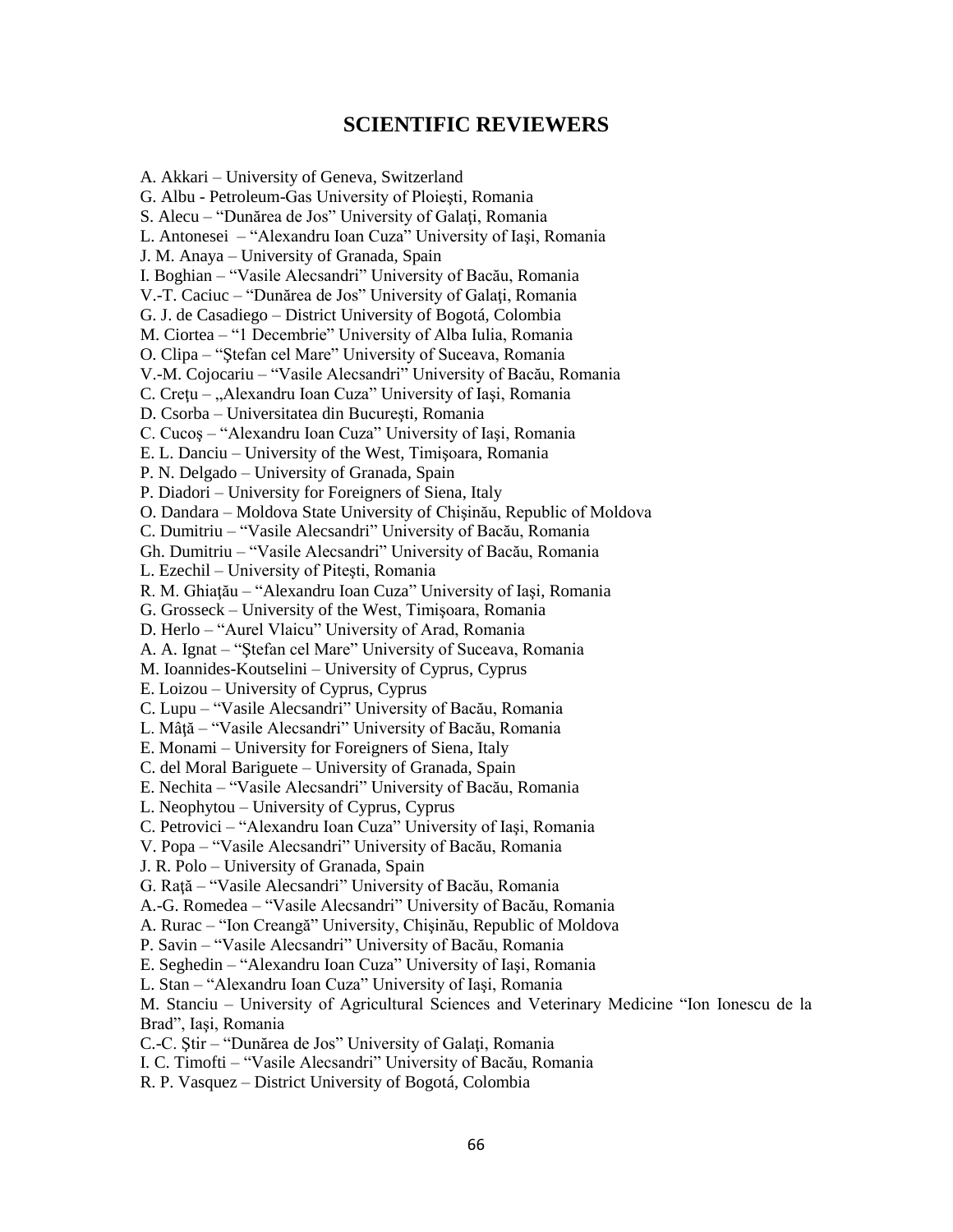### **Copyright statement**

Material on these pages is copyright Alma Mater Publishing House. It may be freely downloaded and printed for personal reference, but not otherwise copied, altered in any way or transmitted to others (unless explicitly stated otherwise) without the written permission of Alma Mater Publishing House.

If a manuscript is accepted for publication, the authors must agree to reassign the copyright of that manuscript to the Journal. This allows the Alma Mater Publishing House to perform all standard supplementary functions of publishing inherent to information dissemination, granting to third parties permission for reproducing or reprinting articles, handling requests from abstracting and information centers, and publishing articles online.

Note: It is authors' responsibility to obtain all necessary permissions for the inclusion of copyrighted materials, such as figures and tables from other publications, prior to submitting a manuscript for consideration.

### **Ethical issues**

As a condition of publication, all authors must transfer copyright to the Journal. Manuscripts submitted under multiple authorship are reviewed on the assumption that all listed authors concur in the submission and that the final version has been seen approved by all authors.

All papers proposed to publication are verified with *Plagiarism Detector* software. Allegations of fraud or misconduct will be investigated thoroughly. If, after due process, a paper is found to contain ethical violations, it will be rejected or withdrawn.

Examples of infractions against generally acceptable standards for research and publication of results include, but are not limited to:

- *Fabrication/ falsification*: making up research findings or manipulating research data with the intention of giving a false impression.
- *Plagiarism*: representing the thoughts, words, ideas, discoveries or data of another as one's own original work. Plagiarism includes copying the work of part of the work of another, either published or unpublished, without giving a proper reference or citation.
- *Redundant/ Duplicate publication*: the resubmission of substantial parts of the author's own published work, presented as if it were a completely new work.
- *Authorship without the author's knowledge*: a person is mentioned as an author in an article on which he/ she has not cooperated.
- *Unacknowledged authorship*: an author is not acknowledged or incorrectly acknowledged for his/ her contribution to an article.
- *Undeclared conflict of interest*:
	- *Authors*: when authors fail to declare all conflicts of interest relevant to their publication (i.e. relationships, both financial and personal, that might affect the conduct or interpretation of their work and about which editors or readers might wish to be made aware).
	- *Reviewers*: when reviewers fail to declare all conflicts of interest relevant to the submission being considered (i.e. relationships, both financial and personal, that might prevent an unbiased and objective evaluation of the work).